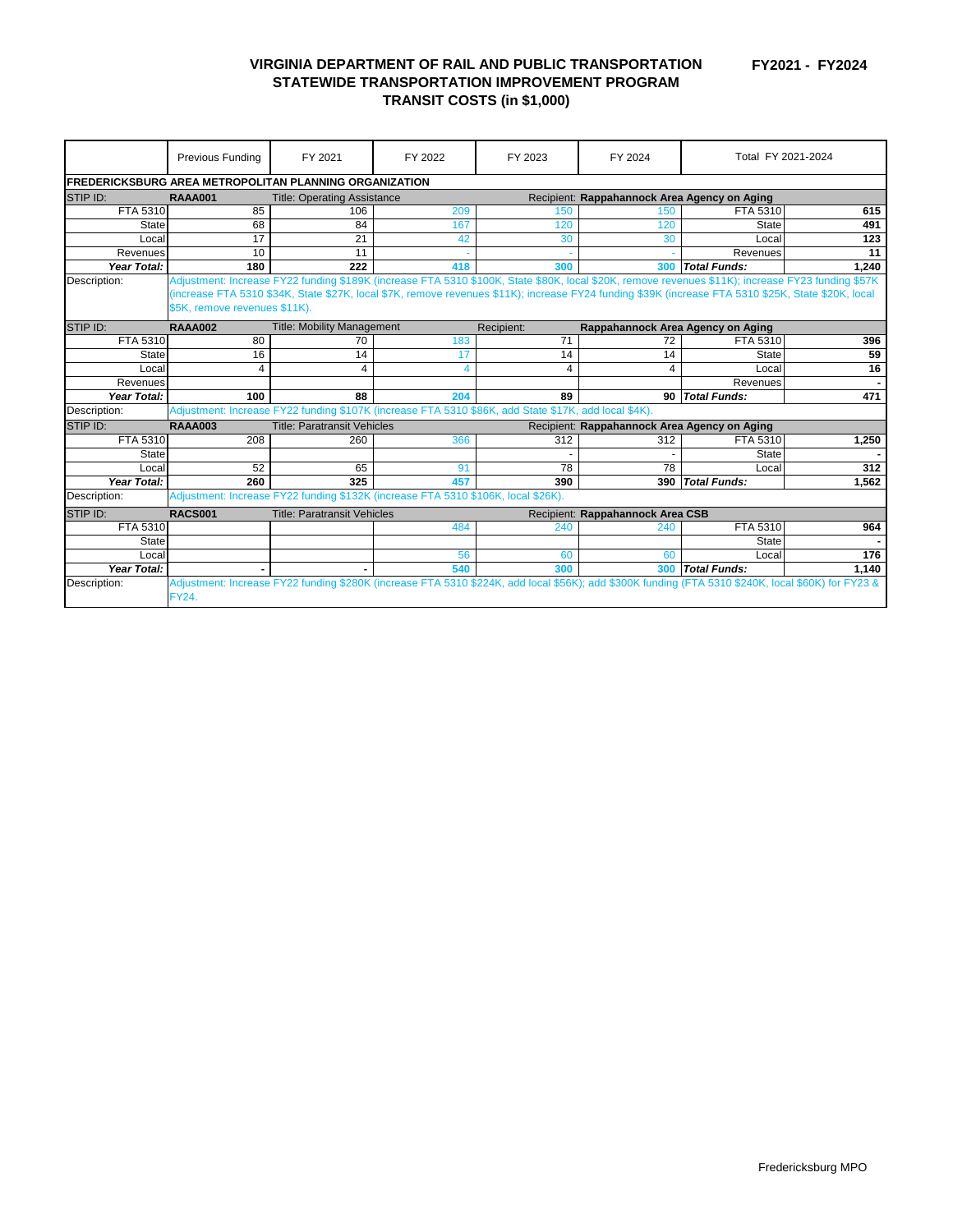Hi Jordan-

The FY23 DRPT SYIP has now been published for public comment. We can now proceed with processing the FTA 5310 TIP activity sent in late March.

I've reattached the spreadsheet noting the changes needed.

Thanks for your help and please let me know if you have any questions.

**From:** Nigrelli, David [<david.nigrelli@drpt.virginia.gov>](mailto:david.nigrelli@drpt.virginia.gov) **Sent:** Monday, March 28, 2022 10:50 AM **To:** Jordan Chandler [<chandler@gwregion.org>](mailto:chandler@gwregion.org) **Cc:** Ian Ollis [<ollis@gwregion.org>](mailto:ollis@gwregion.org) **Subject:** Re: FTA 5310 TIP Revisions

Hi Jordan-

Can you hold off on taking any action with the FTA 5310 projects I sent until further notice? DRPT would like to wait for the SYIP draft to be made public before any TIP action is processed.

Thanks.

From: Nigrelli, David [<david.nigrelli@drpt.virginia.gov>](mailto:david.nigrelli@drpt.virginia.gov) **Sent:** Wednesday, March 23, 2022 12:43 PM **To:** Jordan Chandler [<chandler@gwregion.org>](mailto:chandler@gwregion.org) **Subject:** FTA 5310 TIP Revisions

Hi Jordan-

DRPT will be submitting an application to the FTA for 5310 funds sometime next month. The FTA requires that the project TIP and STIP entries reflect the funding that we are applying for.

Can you process the TIP admin modifications noted in blue for the projects shown on the attachment? Once approved we will then make the changes to the STIP.

The FTA is requesting that project modifications be made in the current federal fiscal year, FY22. Normally the modifications would be made in the state FY, but this is a new FTA policy in place.